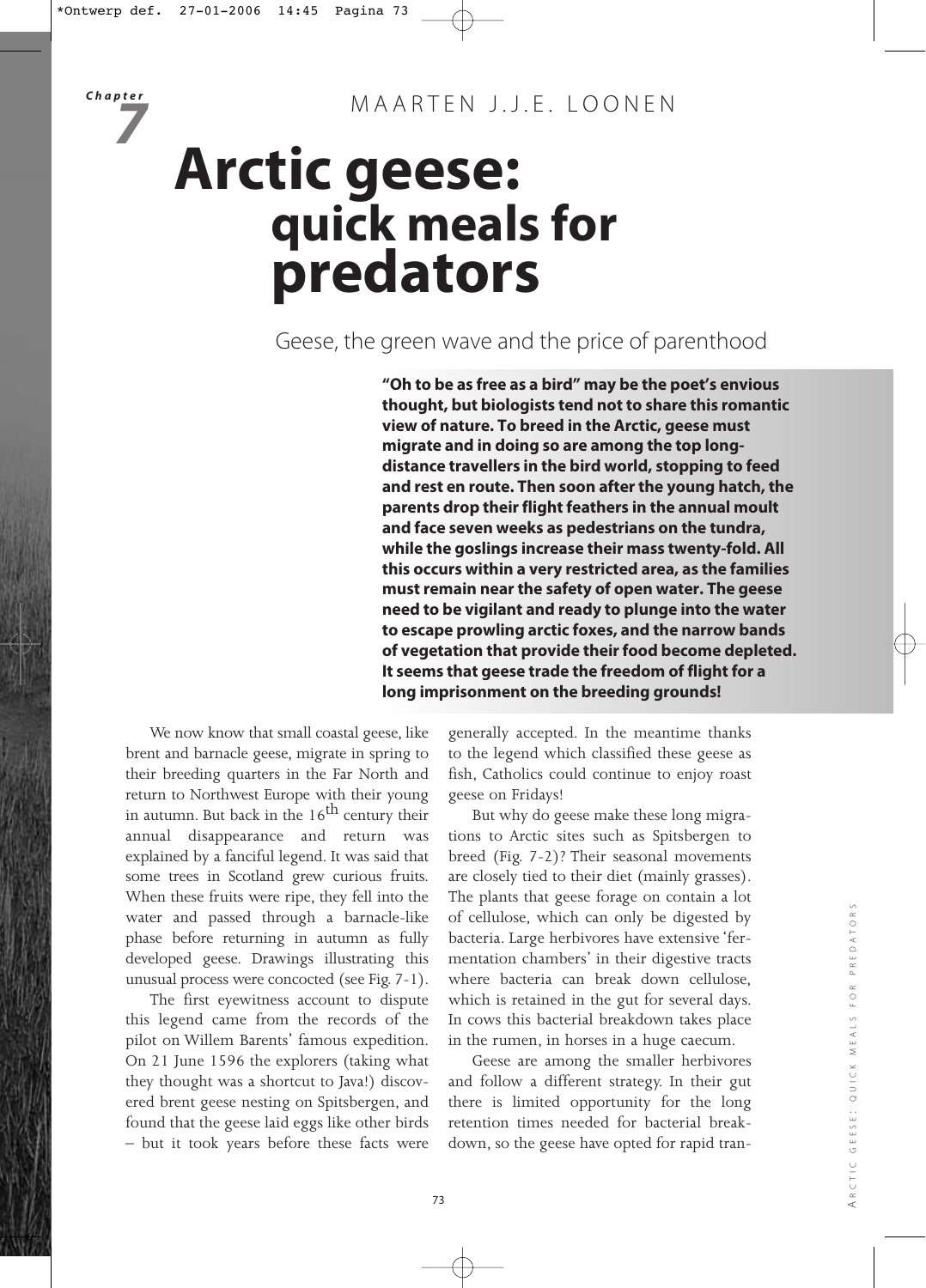

#### *Figure 7-1.*

An illustration from Gerard's Herbal (1633) showing how barnacle geese develop from barnacles in early life, a persistent myth.





Migratory flyway of the barnacle goose population wintering in southwest Scotland and breeding on Spitsbergen. In early spring they track the spring flush in grass growth to the Norwegian coast near the Arctic Circle where they stop to fatten up. From this stopover they fly directly to Spitsbergen. On the southward journey they often stopover on Bear Island before resuming their flight to Scotland. This journey with long sea crossings is an energetic challenge that many goslings do not survive.

sit times instead. With few exceptions the ingested plant matter leaves the goose's body after just 90 minutes! Cellulose is not digested at all, and the related hemicellulose only partly. This means that geese must select the most digestible grasses they can find. Like other animals, geese cannot synthesise the essential amino acids that make up proteins so they are especially choosy in selecting plants with a high protein content.

Early spring grass growth is ideal goose food as it is easily digestible and packed with protein. Further north spring arrives later, which means that the peak in 'goose food' is also later. By migrating north along with the spring flush of plant growth and stopping en route, the geese can 'ride a green wave' on their way to the breeding grounds. Actually they overtake the wave of spring growth and arrive in the Arctic well in advance of the local development of grasses. When the eggs hatch the goslings can profit from the first wave of grass growth, and there will be food for all until autumn frosts herald the start of the southward migration.

This temporal and geographical pattern in the availability of highly nutritious forage plants (mainly grasses) must be the evolutionary force behind the annual migration pattern in geese. Possibly these seasonal opportunists face less competitors in the Arctic where the harsh winters reduce the numbers of resident herbivores. Another important factor is the 'midnight sun', as the constant daylight makes it possible for the geese to alternate feeding and resting pauses over 24 hours to maximise effective searching and subsequent digestion. Without continuous daylight it would be impossible for geese to utilise the Arctic landscapes as fully due to the predators that are also searching for a digestible package!

## **Spitsbergen**

Biologists from Groningen have been on the track of migrant geese for many years now probing the mysteries of the goose breeding grounds. The archipelago of Spitsbergen, north of Norway, is ideal for such research because it is one of the most accessible sites in the Arctic. Of the three goose species breeding there the barnacle goose offered researchers the best prospects. Their breeding colonies on the west coast provided good observation opportunities and the entire Spitsbergen population winters at a single site in Scotland. This makes it feasible to watch the same individuals in both sum-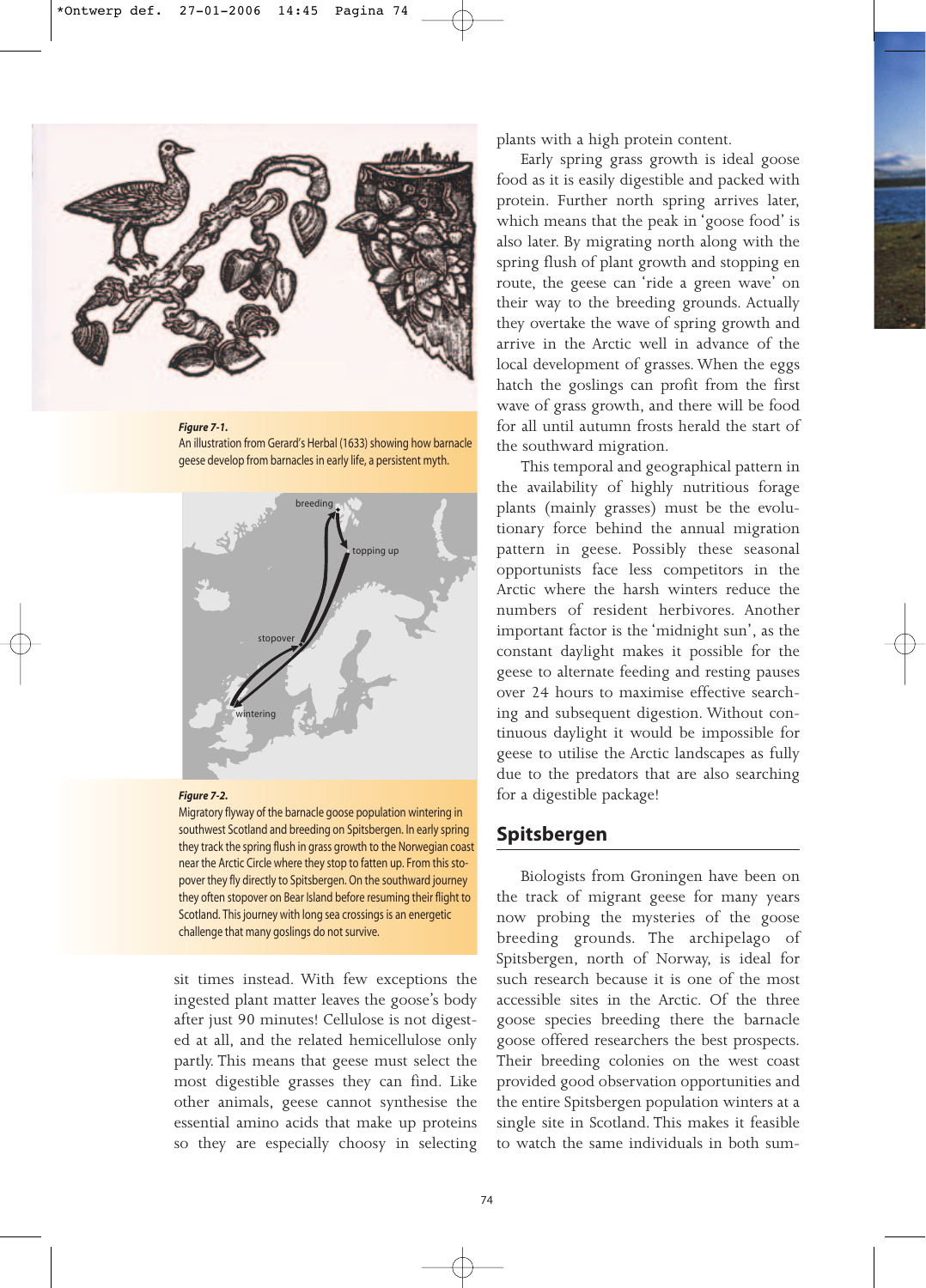

mer and winter, and with a marking program breeding success and survival can be related to the observations up north.

Arctic summers are short and crowded: after the four to five eggs are laid (which normally takes one week) it takes another 23 days to incubate them, and then the goslings must grow from a 70 gram downy ball to a 1,400 gram flying machine within just six weeks. As soon as snow-free sites can be found on the rocky islets where the geese breed, the nests are refurbished and egg laying begins (early June). There is hardly any food to be found at that time, and the birds must draw on the fat stores they laid down back in Norway (see Fig. 7-2).

The pair divides the chores.The female lays and incubates the eggs while the male stands guard (Fig. 7-4).The female forms a *brood patch* on her belly: a bare area with a network of blood vessels that transfers her body heat to the eggs so that the embryos can develop.

The female can only leave the nest for a few minutes each day to feed and drink and by the time the clutch hatches she has used up all her fat. As soon as the family reaches a safe place after leaving the rocky nesting islet, the male guards the brood and the female can spend all her time feeding to catch up. At this time it is usually easy to identify the male and female when they accompany their new brood, even from a distance. The male is on the alert, while his partner has her head down pecking continually.

Even on the nesting islets the nests are not entirely safe, and every time the female leaves there is a chance that a glaucous gull will investigate and help itself. A female goose with a good fat supply, who does not have to *Figure 7-3.*

By season's end the barnacle goose feeding grounds are covered in droppings.



*Figure 7-5.* This arctic fox has just captured a large gosling (note the leg-ring).



*Figure 7-4.* A pair of barnacle geese at the nest. The engraved leg-ring of the guarding male makes him individually recognisable.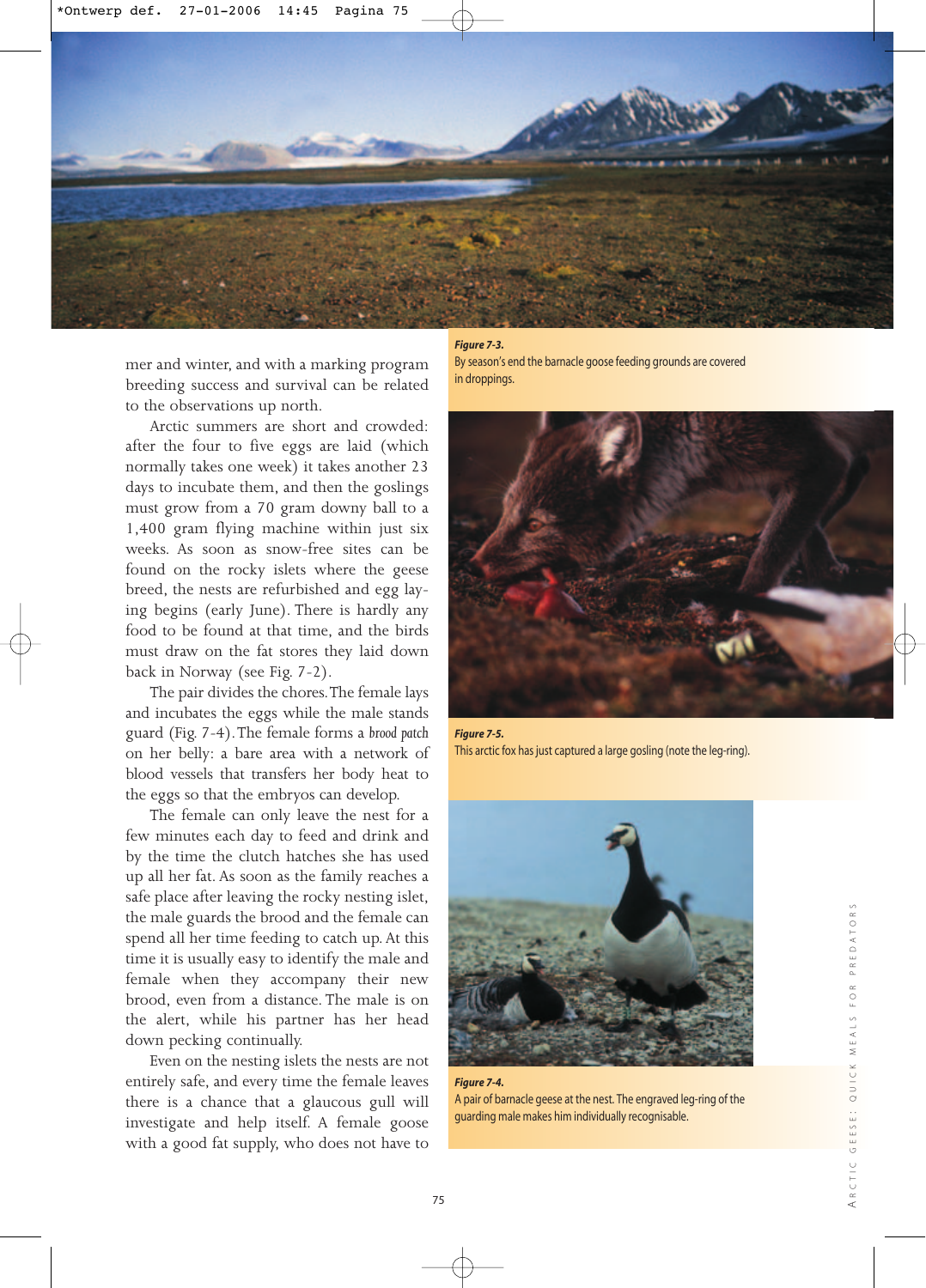leave often, has the best prospects of hatching her brood. The normal feeding break is only 20 minutes a day. By watching marked birds we noticed that some individuals were better than others at detecting new food supplies. When *Equisetum* blades and willow buds appear from under the snow the first bird to find them is rewarded with a rich meal, but the supply is soon exhausted. Some 'knowledgeable' females were consistently first, and these were successful in raising their clutches.

By the time the eggs hatch in early July, the female has reached the lowest body mass of her annual cycle, but spring has now arrived in Spitsbergen and there are fresh blades of new grass to be found. The parents guide their young to the richest feeding grounds along the margins of the tundra lakes. Here they extract grass blades from a spongy blanket of moss that covers the ground.

The geese are highly effective at harvesting these tiny shoots from the surrounding moss. At first glance it appears as if there isn't any grass at all, but if you erect a temporary wire fence to exclude the geese you will end up with a small lawn by the end of the season.

# **Arctic foxes for neighbours**

By marking individual shoots and taking repeat measurements each week, we found that grasses in the Arctic had only a short spurt of growth. The growth rate has already slowed by mid-July, and the growing season is over by mid-August. At this time the geese have to go further and further away from the lake margins in search of food. But out on the tundra the arctic fox is waiting for them.

The foxes pose a real danger to the goose families, both parents and goslings (Fig. 7-5). As soon as an opportunity arises, a fox will dash into a group of feeding geese and bite off the goslings' heads. By playing dead, a gosling can sometimes evade the attentions of the fox who rushes on in pursuit of the escaping brood mates.

Meanwhile the rest of the flock sprints towards the nearest water at top speed (they can easily outrun athletic biologists!) where

they withdraw to safety. The fox licks his chops and returns to retrieve the dead goslings, perhaps taking one or two to his own family, and burying others for later use. These cached geese are an important food supply for the fox during the lean winter months. In a single season one arctic fox can kill hundreds of goslings, so the geese do not normally venture far from water and are continually on the lookout when in 'dangerous country'.

With all the goose families crowded together on the few safe sites, competition for food is intense. There is not a moment's peace, especially for the males. Males are continually busy threatening and fighting the neighbours, trying to clear a space where their family can feed. Large families are usually the winners in these contests. Dominance is directly related to family size, and if, for example, one gosling is lost to a fox, the whole family drops in dominance status. Parents of large broods are more often on the alert and engaged in threat, and the males hardly find time to grab a bite.

## **Moulting and flightlessness**

As well as the need to care for their eggs and goslings, the annual moult looms large in the parents' summer routine. All birds must moult at least some of their feathers every year, and for long-distance migrants such as geese this cannot be avoided. Perhaps you have a pet bird at home, and have noticed that some birds are still able to fly while moulting. Geese, however, drop all their flight feathers *in a single day*, then renew them all in a simultaneous moult.

In some ways this is a clever arrangement, since the moult as a whole is kept as short as possible, and the parents are already restricted in their movements while the goslings cannot yet fly. Due to their limited mobility the moult is a stressful time for the geese with a heightened risk of predation adding to the problem of food shortages.

Parents regain the ability to fly at about the same time as the goslings first take to the air.They have around a month of practise and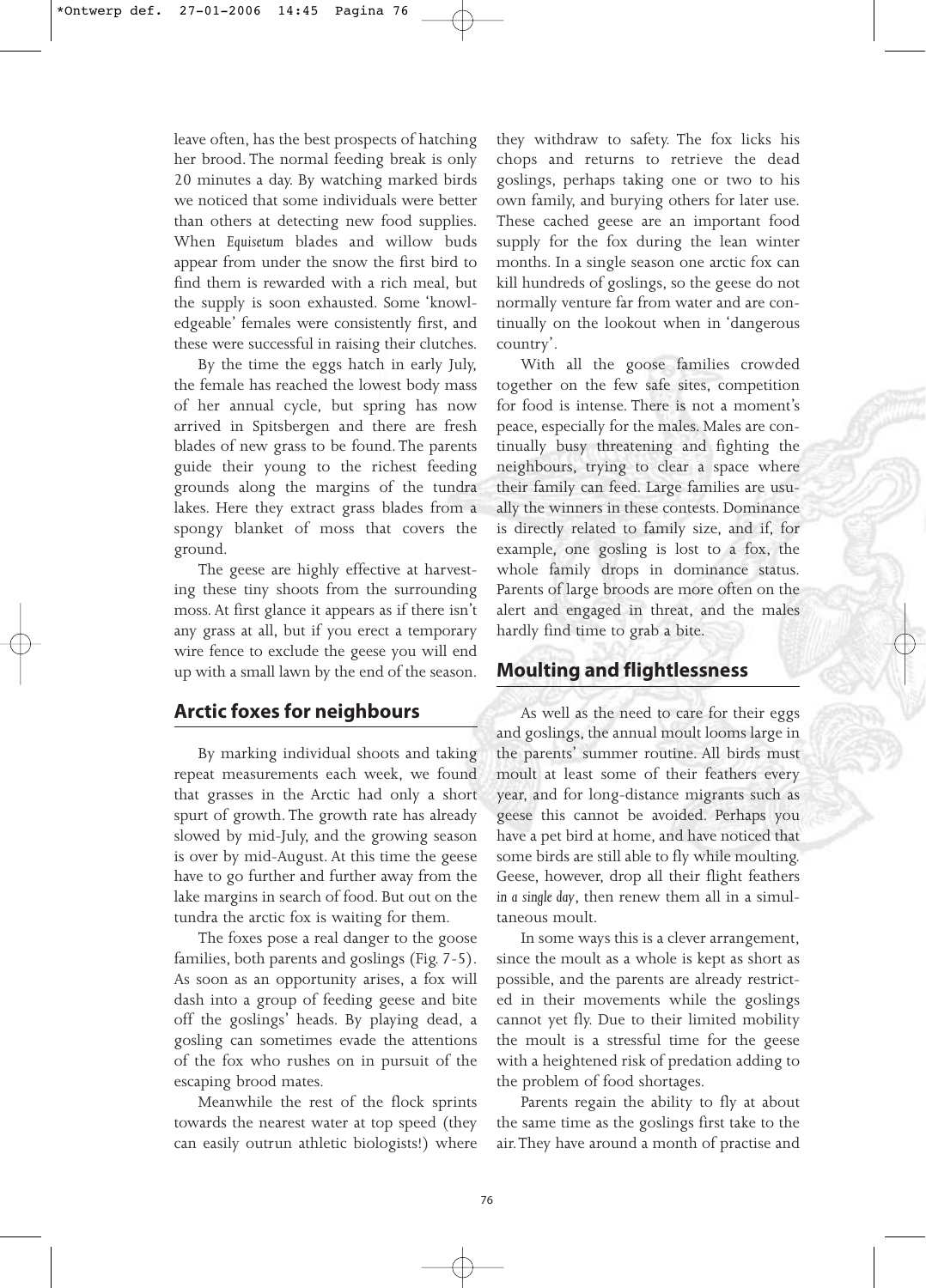fattening before it's time to set off for Scotland. This vital phase of 'filling the flight tank' is closely linked to an increased foraging area now that the whole family can fly. The families can visit the grassy slopes below the local seabird cliffs where natural fertilisers promote rich grass growth. Arctic foxes patrol these slopes on the lookout for young guillemots as well as unwary goslings, but the geese can take to the wing if danger threatens. Time is at a premium, for the days are getting shorter and the nights colder. Once the winds are right for departure the 3,000 kilometre journey to Scotland, much of which is over the ocean, proves the ultimate fitness test for the right combination of timing and body condition. In 'late' seasons with food shortages and when departures are behind schedule as many as one-third of the goslings do not reach the wintering grounds, and some of the parents are lost as well.

## **Getting the date right**

To determine whether 'decisions' about the timing of breeding, clutch size and so on have repercussions for survival later on, or even for future reproduction, we need to be able to individually recognise the geese. Our method is to catch as many birds as possible during the moult. Since they are flightless at this time, we can herd them into a V-shaped corral of netting (Fig. 7-6). This sounds easy, but skill, patience, enough helpers, and a bit of luck are all needed to round up the birds with a minimum of stress.

After herding them into the net, we wait about 1.5 hours to allow any undigested food to be eliminated so that we can obtain body weights in a standard 'empty' state. Besides weighing and ringing there is an international routine of body size measurements to collect. This helps us to describe the body condition of the adults, and to build up a good data set on gosling growth. Some of the goslings will have already been given a provisional tag soon after hatching (and are thus of known age when caught). The length of the flight feathers (the primaries) is also measured, and if we succeed in recapturing some

birds later we can determine the growth rates of the individual primaries. It turns out that each primary grows at the rate of 7 millimetres per day (Fig. 7-7). Despite this rapid growth, it takes 26 days for an adult goose to regain the power of flight.

What can we show for all these measurements? First, we found that local food conditions are an important determinant of gosling growth.Young born early in the season grow much more rapidly that those that hatch late. Since the grass growth, which provides their main food, declines soon after hatching, and late goslings are forced to feed on whatever is leftover from the first wave of goose visitation, it seems logical that the growth of late goslings will lag behind too. In fact, for every day later that they hatch, a gosling will be 12 grams lighter! The retarded growth of late-hatching goslings has enormous consequences.We know from our ringreading that these late birds generally do not survive the migration to Scotland as well as the birds that hatched 'on time'.

Goslings in large families grow more rapidly than those in small broods.This result fits with our observations that parents of a large family more often win contests, so that their goslings can feed in the best locations. You might imagine that the 'best' parents always manage to have the biggest families, but this is an oversimplification. By experiments (manipulating family size) we found that the number of goslings itself is an important contributor to the success of the family: perhaps they signal the quality of the family unit.

# **Growth limits**

Aside from this date effect within seasons, we found impressive differences in gosling growth between years. From 1991 to 1995 barnacle goose goslings lagged further and further behind in gaining weight. In 1991, goslings at 35 days (just before they can fly) weighed 1230 grams, but in 1995 this had dropped to 970 grams, only 80 percent of their 1991 mass!

It came as no surprise that these declines